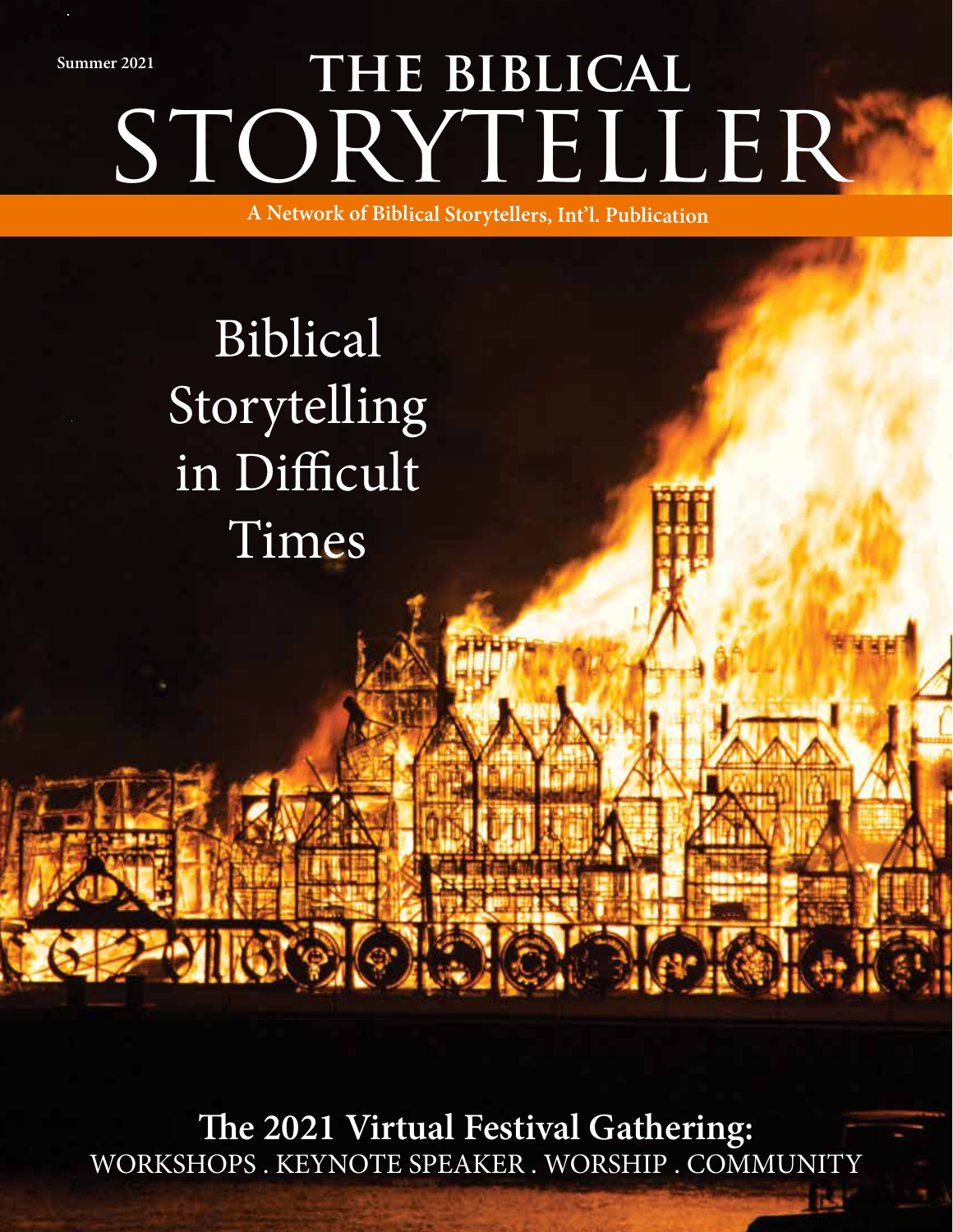2021 VIRTUAL FESTIVAL GATHERING OF BIBLICAL STORYTELLING **Biblical Storytelling in Difficult Times**

**KEYNOTE SPEAK** Dr. Richard Ward

**FEATURED TELLERS** Thelma Ruffin-Thomas Joyce Parr

**Find Your Renewal and Courage**

**Hands-On Workshops Storytelling**

IF YOU ARE NEUTRAL IN SITUATIONS OF INJUSTICE, YOU HAVE CHOSEN THE SIDE OF THE OPPRESSOR **#BLM** 



**Friday, August 6 and Saturday, August 7, 2021**  Register online at www.nbsint.org **Early-Bird Member Price Only \$199! HURRY! EARLY-BIRD DISCOUNT EXPIRES JUNE 19!**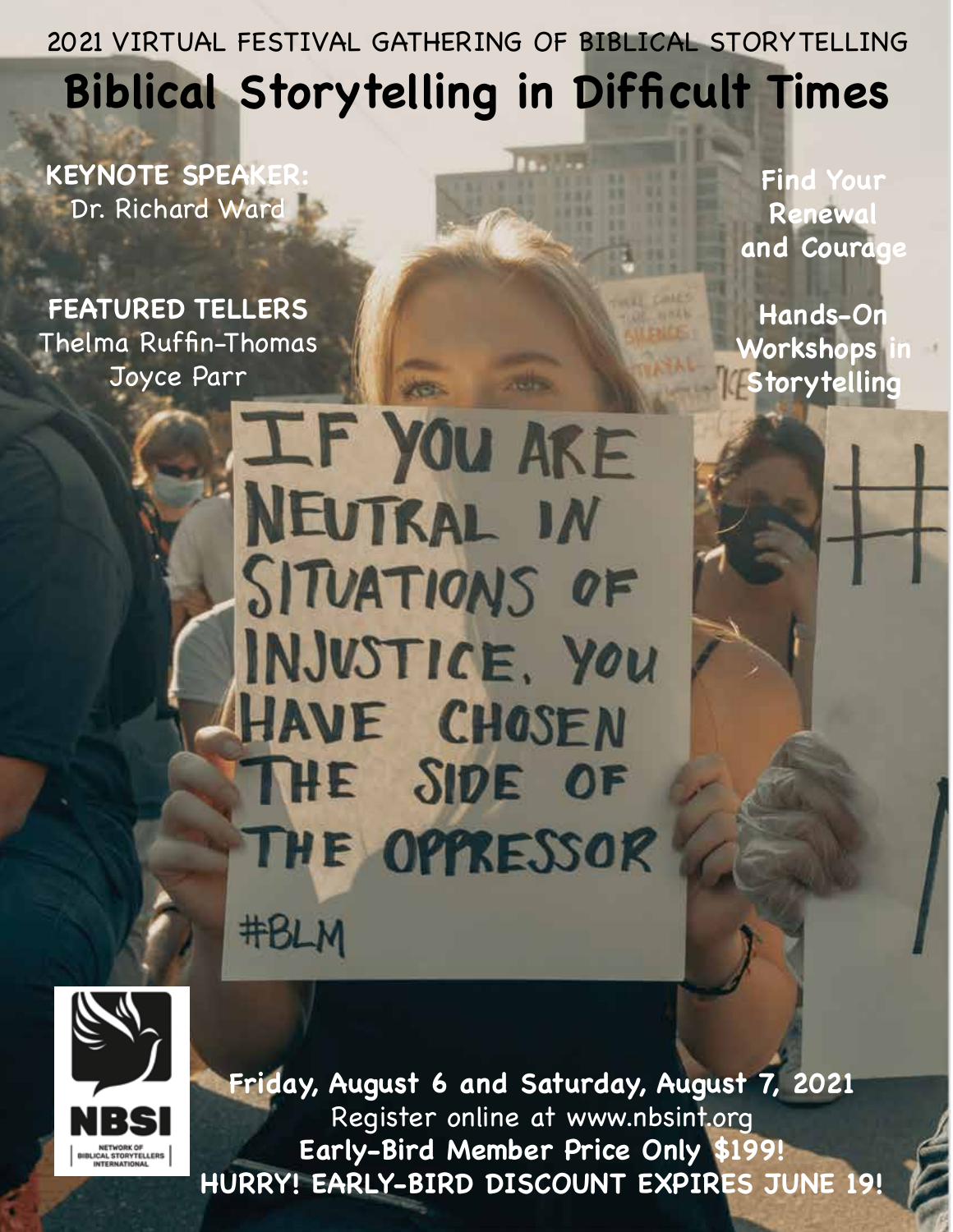# THE BIBLICAL STORYTELLER

The Biblical Storyteller is a publication of the Network of Biblical Storytellers, Int'l., an ecumenical, international, non-profit organization of scholars, clergy, and laity whose mission is to encourage everyone to learn and tell biblical stories. We provide and develop resources for telling biblical stories through audio, video, and computer technologies as well as telling them face-to-face.

**Subscriptions to** *The Biblical Storyteller* **are a benefit of Network membership. Memberships may be purchased online:** 

### **www.nbsint.org**

**Network of Biblical Storytellers, Int'l 1100 W. 42nd St., Suite 160 Indianapolis, IN 46208**

Donna Marie Todd, Editor, NC www.donnamarietodd.com https://awidowstale.com

Ellen Handlin, NBS Coordinator nbs@nbsint.org .1-800-355-6627

Linda Schuessler, TN Copy Editor & Proofreader

**OFFICERS** *Founder* Dr. Tom Boomershine, OH *President* Rev. Dr. Timothy Coombs, NY *Vice President* Simone Rollings, MD *Treasurer* Rev. Dr. Dina Ferguson, CA

Cover Photograph of Notre Dame by Rowan Freeman @ Unsplash.com





# **Tell Me: How Did YOU Survive?**

Has it been the freaking year or what? Pandemic, death, isolation, fear, and unbelievable political pandemonium the likes of which I have never seen in my lifetime.

But if you're reading this, you survived it! Praise God! Because I want to say right now that you're a deeply valued member of our tribe.

### As a biblical storyteller, you are a keeper of the sacred truth.

Hard times have come before. My parents were children of the Great Depression. Born in 1920, they witnessed the arrival of toilets, running water, and electric lights in their childhood homes. Times were hard then. As in, hard times were a day-to-day reality, not some exception you made emergency provisions for.

Ross and Virginia married during WWII and at their 50th wedding anniversary party, my aunt's speech opened with these words, "When you joined your lives, there was no silk for a dress, no sugar for a cake, no fuel for a honeymoon. All you had was love and faith in God. Turns out that was all you really

needed." I didn't like my aunt much, she was strict and cold, but I have heard her words time and again when difficulties have dropped in on my life.

When my mother's 43-year victory over breast cancer ended and the fresh-out-of-diapers and med school



oncologist told her that he wasn't sure how long she had, a thin smile drew across her lips and she said, "No, I don't imagine you do. That's up to God, young man, not you."

When Daddy was dying in a nursing home where they redefined medical incompetence on a daily basis, he gripped my hand until I thought it would break and we recited the 23rd Psalm together, just like he had in Sunday School as a poor mountain boy, over and over and over again—until he made it clean through the valley.



After my husband died, my mother-inlaw and I were both widowed. I lived out the book of Ruth with her. Of course, I'm still waiting on my Boaz, but you get my gist.

So I want to hear your story! What biblical stories have strengthened you, especially during this last year of pandemic, death, isolation, fear, and unbelievable political

pandemonium?

In our next issue, I'd like to feature *your stories* about how you made it through this last year!

**Please email me with your story! donnamarie@donnamarietodd.com**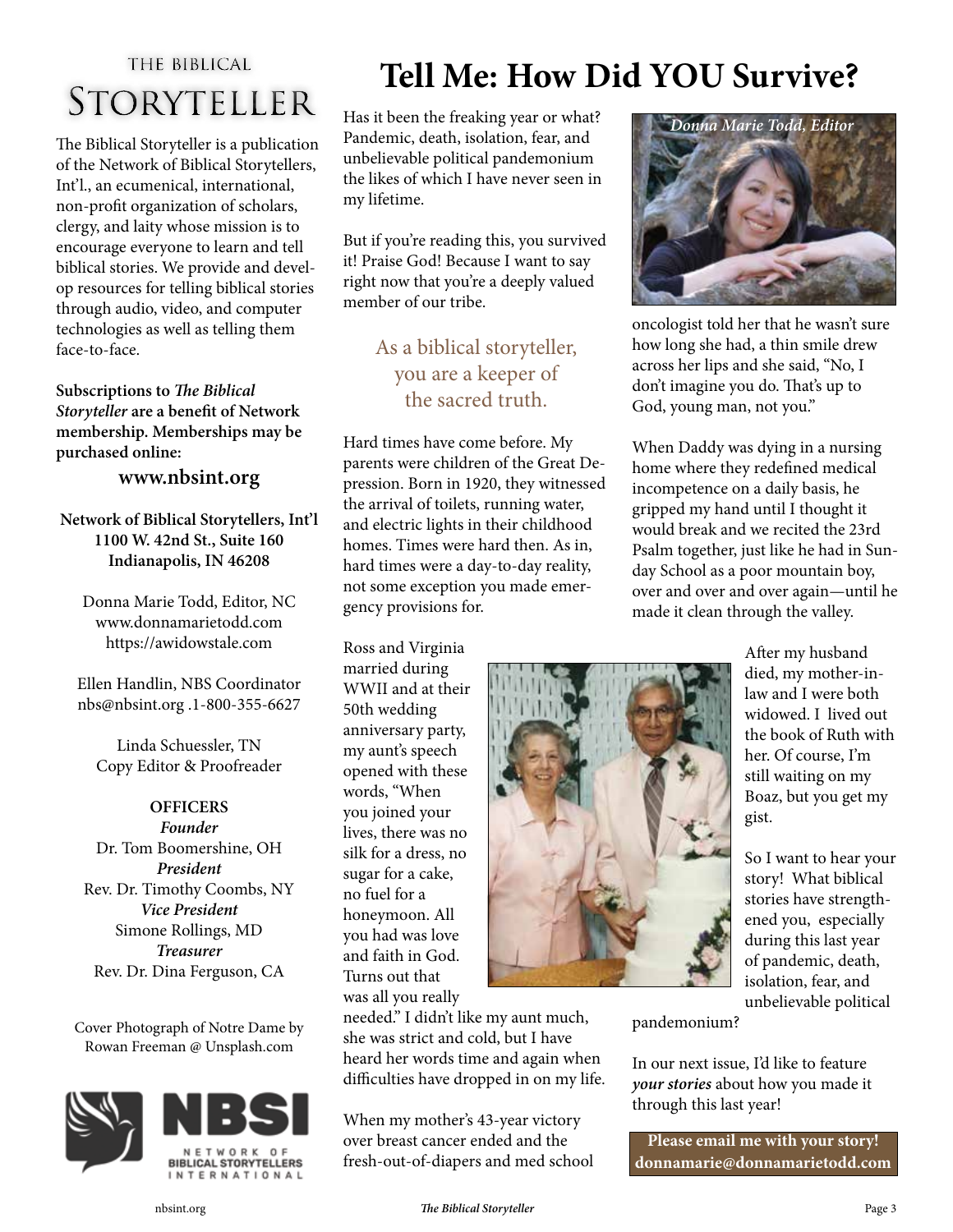

*An Introduction to Our 2021 Virtual Festival Gathering Keynote Speaker*

Richard F. Ward recently retired from Phillips Theological Seminary as the Fred B Craddock Professor Emeritus in Homiletics and Worship. He also held positions on the faculties of the Candler School of Theology at Emory University, the Yale Divinity School, and the Iliff School of Theology in Denver, Colorado. In addition to homiletics, ritual and worship, Richard taught storytelling courses in each school, with particular emphasis on biblical interpretation through storytelling.

While a doctoral student in Performance Studies at Northwestern University, Richard heard Tom Boomershine tell Luke's story of the birth of Jesus in a way that mesmerized a room full of biblical scholars—and he was hooked! Richard's interests in drama, religion and the arts had found an intersection!

Richard makes his home with his wife Amy in Denver, Colorado.

*Q. Your Ph.D. in Performance Studies combined with your experience as a storyteller, a professor of preaching, and also a preaching pastor promises to make your keynotes for the Virtual Festival Gathering very exciting! Can you give us an overview of your presentations, without giving away the juice?*

A. I'd be happy to. I will also be doing a presentation for the Festival of Homiletics this year on the theme "preaching for the future church". Naturally that has implications for our practice of biblical storytelling—we have been working hard to develop the "how" of biblical storytelling. We have learned that the skills we have been gaining are helping to nurture our biblical knowledge and present the fruits of performed interpretations to our listeners. We have made great progress in techniques.

### What I am interested in now is the "why" of biblical storytelling and "why now?"

As the future unfolds, we are seeing a resurgence of white supremacy, police violence, especially against bodies of color, an epidemic of mass shootings within a pandemic, and the dawn of a "post-truth" age. Our listeners might be asking more basic questions of us now like "how do I survive these

pressures and remain emotionally healthy?" I want to bring the insights and values, the wisdom offered by the practice of biblical storytelling to bear on these existential questions.

*Q. Why do you believe the church needs biblical storytelling? What does it bring to the table and how do you see it impacting church life?* 

A. The scholars involved and invested in the Network of Biblical Storytellers, Int'l. have been bringing significant insights about doing the work of the Gospel in this particular communications culture we find ourselves in. They have turned our attention to the roots of biblical communication, especially that of the texts that make up our New Testament.

By re-experiencing those texts as the fruits of contested oral and performance traditions, we are better able to present them to contemporary audiences, shaped as we are by digital technologies that traffic in images.

## Biblical storytelling creates story "worlds" that help us to catch glimpses of God's vision for humanity.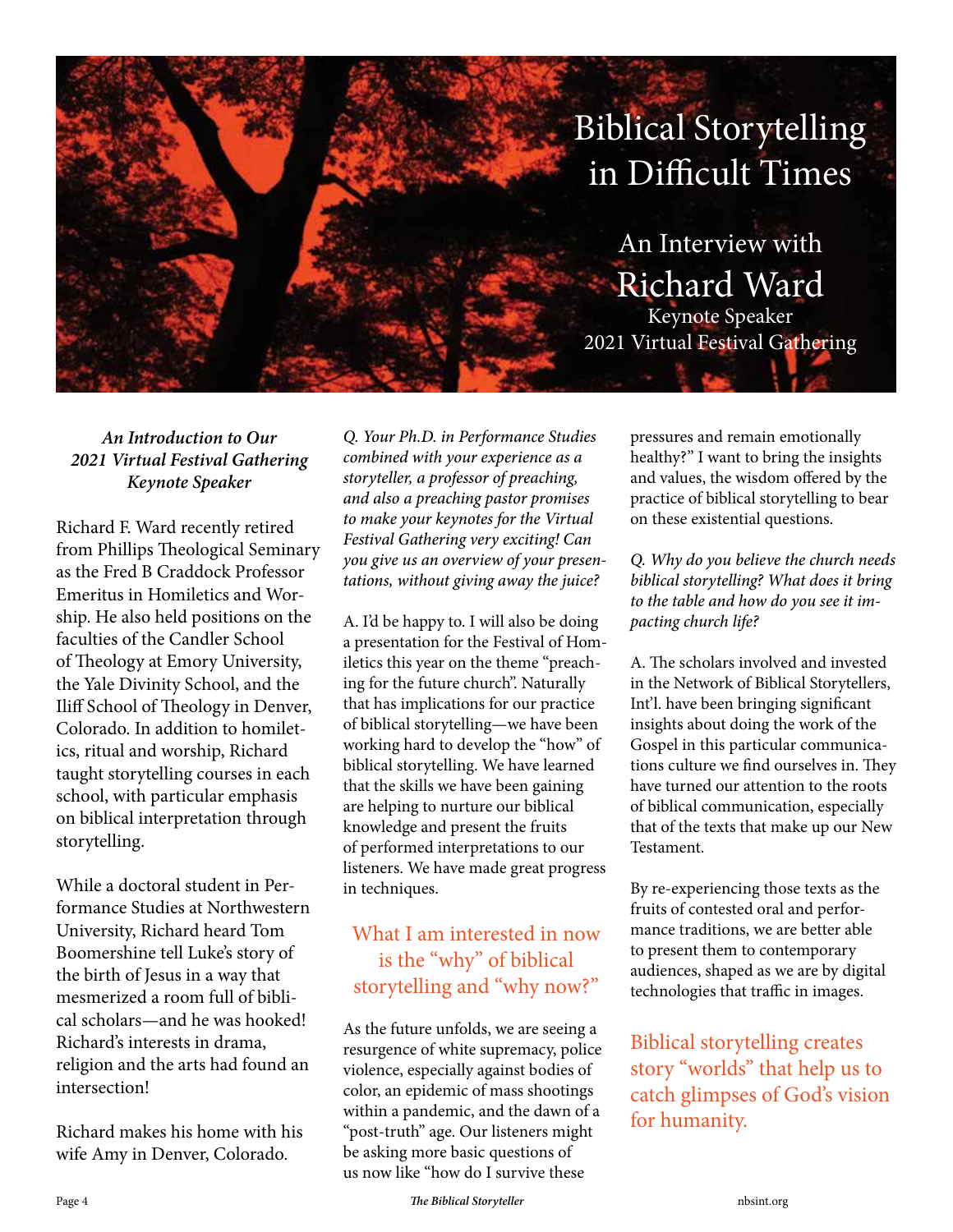### *Q. What skills would you suggest pastors hone to best use storytelling in their preaching and ministry?*

A. The most important skill set that I think pastors today can develop is the capacity to think in images. By all means "internalize" the words of texts and sermons derived from them and don't overly rely on pre-packaged images from software packages—but also return to concrete, descriptive language that creates word pictures—just like we do in lively conversation.

## I want pastors to learn what the storytellers teach us—that the first "language" of storytelling is imaginal.

*Q. What role do you see lay biblical storytellers having* 

*in congregational life? What can they do to increase their performance skills? How do you believe they can most effectively serve in their local congregations?*

A. I have been teaching for more than 35 years and over that time I have seen an appreciation grow for the role of the lector in congregational life.

#### When I started

out, I spent of good bit of time raising awareness of the importance of reading scripture aloud as an act of worship leadership.

Biblical storytellers work at enlivening scripture by (as one of my colleagues Charles Bartow says) "turning ink into blood." That is, returning scripture to living human speech. Whether they do that in worship, in a bible study, or on a retreat, whether live in person or on Zoom, it is an act of service. It bears repeating I think that using the words of a text to craft images in the mind's eye is a performance skill that can be learned and practiced. It would also be helpful to have what my friend and storyteller Doug Lipman calls, "appreciative listeners" that help to co-create a performer's story for presentation.

### *Q. How does storytelling impact and change preaching ministry?*

A. For a story to work as communication there has to be a network of connections: a connection between the teller and the story (how is this story true for me?); the teller and listener

the sermon should work—learning from the ways that storytelling establishes that network of connection.

#### *Q. What new challenges do you see churches facing? How can storytelling help churches meet these challenges?*

A. I want to use some of Tom Long's concepts in his book *Beyond the Worship Wars* to answer, such as employing the biblical images of "tent (or tabernacle)," "temple," and "house" to address the topic of space in church life and worship. Look at any congregational history and you will see (usually) some kind of movement from "house" to "temple" as in "We started out worshipping in a basement and then we built our own building and added this and that." Sometimes these narratives include "tent," as in,

we moved from one house to another, and from meeting at a campground sharing space with another church, until we could get our own.

That's a literal rendering of congregational histories around issues of space. I've been thinking metaphorically about those biblical images. I think the "temple" phase of many old mainline churches is over. We simply can't afford the upkeep. I think in a very real sense "church life" is on

the move with the Spirit to "house" or even "tent" now. The shape of living communities is changing again, creating problems—yes but opportunities especially for storytellers, since when we gather as Jesus people, in whatever space (literal or metaphorical), God's story is at the center!



(feeding off one another's reactions to the images and feelings the images evoke—being in the moment together and creating meaning); and of course a connection between the listener and the story (enabling the listener to enter the story "world" and find one's self identified and named). That's the way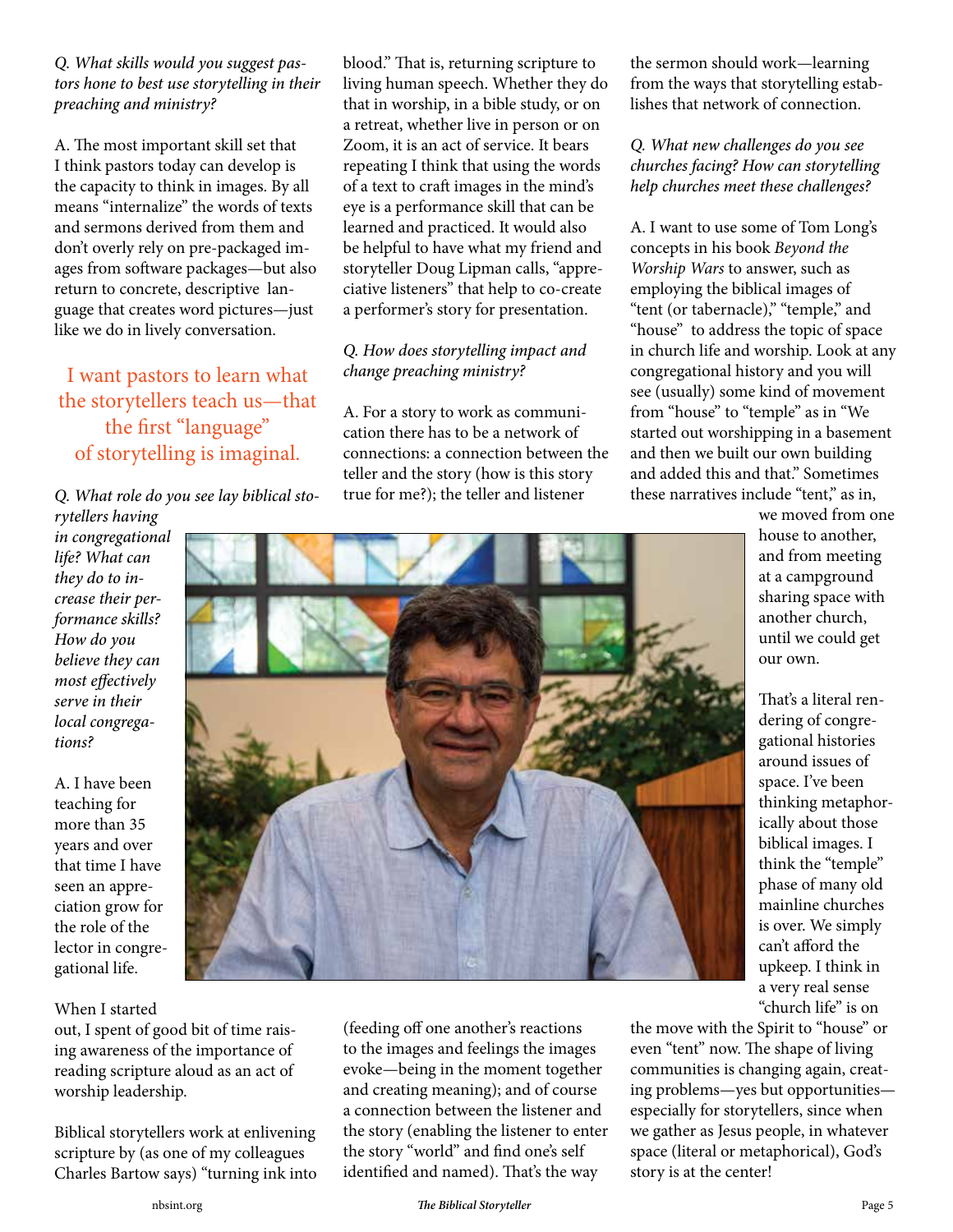

I have served in chaplaincy for 33 years, in hospital, hospice, long-term care, and trauma center settings. My last position was at MetroHealth Medical Center, the regional trauma center and safety-net hospital for Cleveland.

The pandemic began for us on Friday the 13th of March, 2020. That was the day we shut down visitor access and the first COVID-19 (Covid) patients arrived at our door. The next several days were chaotic as our medical staff developed a pathway to handle Covid patients and their families. The Covid ICU was housed in my Medical ICU/ Stepdown area. I served as their chaplain for 10 months.

The early predictions were very grave, and we made significant preparations for large numbers of patients.

At the beginning, some people were hopeful that we would move through the shutdown quickly, yet many of us had the sense that this would take months, even a year or more, to get through.

As the number of Covid patients grew, we turned several nursing units into dedicated Covid units. We ended up with four nursing units dedicated to Covid patients. These logistical decisions were a week-by-week response to the situation.

Every hospital in our area was sending staff home to work remotely, and only keeping "essential staff" on site. Our chaplains were committed to remaining present in the hospital to provide hands-on care during this crisis.

My units had the sickest patients. We did not allow chaplains to visit in the rooms, so the telephone and Zoom meetings became the way to connect. Most of the patients were not able to communicate because they were intubated and on ventilators, or on highflow mask support. Some patients were on ventilators for weeks, often with unclear prognoses.

In those early months, we were not allowing any family into the hospital under any circumstances, so my contact with family members was by phone or Zoom. The isolation and limited communication with the medical team was very stressful on these family members.

We did not let family members into the hospital even at the end of life. The most intense situations were working with the dying without family at their side. Whenever possible, we would arrange for a video conference with family members, and place a tablet in the patient's room. We tried to let family members see their loved one, and allow the patient to hear their voices as they expressed their love and farewells. When I was involved, I said, "You hear that people are dying alone in the hospitals. But I can assure you that your loved one is not alone, they are with nurses and doctors who are compassionate and care very deeply for them. They are not alone."

I would hold the tablet so that the family could see the nurses and staff in the room, in full PPE, holding hands, speaking to the patient lovingly, expressing their heartfelt support.

After situations like this, my main focus was to listen to staff as they talked about their experience. There were few words to describe what they felt and saw. However, the simple act of inquiring, listening, and standing with the staff opened a door to their healing.

At the end of the day, I experienced a mix of emotions. On the one hand, I was very much engaged and present to the high intensity of the day. On the other hand, the days taxed my energy and demanded a kind of keen presence to stay on track with the work, to determine who was most in need of care, and to be careful not to take on emotions and energies that were not my own. I don't like the term "boundaries," but it's crucial to know where I stop and the next person begins. They are experiencing their grief, not mine. I have my own grief, and it's disrespectful to absorb their grief as

Page 6 *The Biblical Storyteller* nbsint.org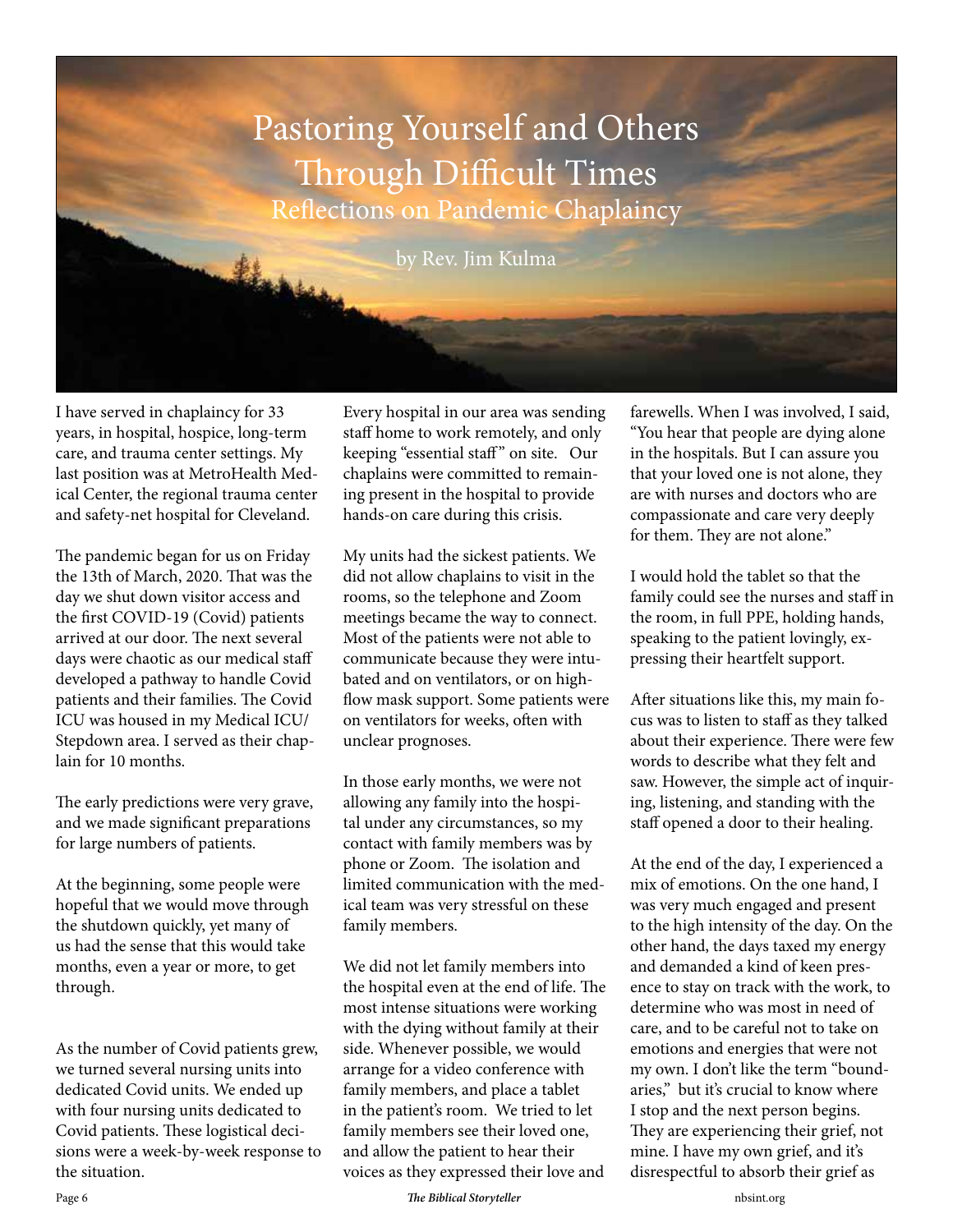my own. I don't carry another's pain around with me.

I'm not here to give another person "hope" or "faith" or "trust." People tell me that I am giving people hope or strengthening their faith. No, I am not. I hardly have anything to give away.

Rather, I simply "witness" what is happening, with all the whole-person presence and attention I can muster. Please note that I listen for the whole experience. Even in the midst of terrible tragedy or enormous suffering, I still see things like devotion, courage, determination, or courageous trust. I have the job of staying in the room with a person, not checking out emotionally or mentally, and noticing the whole kit and caboodle. I recognize it, acknowledge it, name it, and say it out loud. This simple activity of listening and naming is the balm that heals the wounded soul. If anyone has something better, I wanna hear about it, cause I haven't found anything more powerful.

It's not a matter of telling them about God, or quoting the Bible, or getting people to hear about Jesus. It is a matter of naming, out loud, the pain and suffering AND the resources and strength that are already present.

I talk to hospital staff about self-care this way: It's important to find a way to re-humanize yourself. If you work with trauma and death and dying, the energy of that event lands "in you." So, you have to find ways to process that energy, to re-humanize yourself in a way that works for you.

One day some nurses in the ICU were taking a breather. I came in and sat with them while they talked. When they got up to return to work, I said, "Thanks for letting me sit with you for a while." Echo said, "Jim, people ask us what it's like working here, and there's no way to tell them. If you're not here, you don't get it. But you are here with

us, and you get what we are going through—that means so much to us."

Notice that this isn't about what I say, or do, or fancy programs I provide. It is the simple, safe, trusted presence that makes this all work.

What is our role as storytellers now, as we move through this next phase of the Covid plague? My inclination is to encourage "story-listening" rather than "storytelling."

You have developed a skillfulness toward being sensitive to an audience; you know when they are "with you." In my view, storytellers are now being called to practice the art of storylistening; listening carefully and with rapt attention to those who have suffered mightily during the past year. I see that it is time for tellers to seek



out those who have stories to tell, especially the ones who do not know how to put those events into words or do not have language for what they experienced.

There are many who have experienced great grief, deep sorrow, and painful isolation during the shutdown. They have been kept away from the rites and spiritual services that serve as containers for deep lament. They have not had the consolation of their dear ones sitting beside them in silence.

It is my prayer that storytellers are being sent to these persons who have been alone and lonely, so that the tellers might become the audience with the high craft of story-listening. We storytellers are the ones who can sit quietly with rapt attention.

We have the opportunity to practice a kind of village mindfulness that understands the opportunity to go to our friends who have lost loved ones or served on the front lines of this pandemic, and ask them to dare to tell about their work and service. To listen to what they have seen or done that they never imagined, and simply don't have the language to express.

With presence, and listening, and acceptance, and the skill of language, we can help create the safe and accepting space for them to tell of their journey out and back again.

**Now is not the time for biblical storytellers to find two or three biblical stories about surviving a pandemic. Now is not the time to go about starting with the story about the grace of the Almighty. Now is not the time to begin talking and telling.** 

Now is the time to ask, what did you do? What was it like? Please try to tell me, I want to know. Together, let's find a way for us to share in this suffering and healing.

It's only after we have listened carefully, with rapt attention, that we will be able to come upon a word that will give rise to that first true line, that leads to another true line that forms the arc of a story. Then that story will have enough ground and substance to be a container for all that has gone before, and will point to a sacred story that might reflect and mirror the inexpressible journey that is the pandemic of our day, time and place in this world.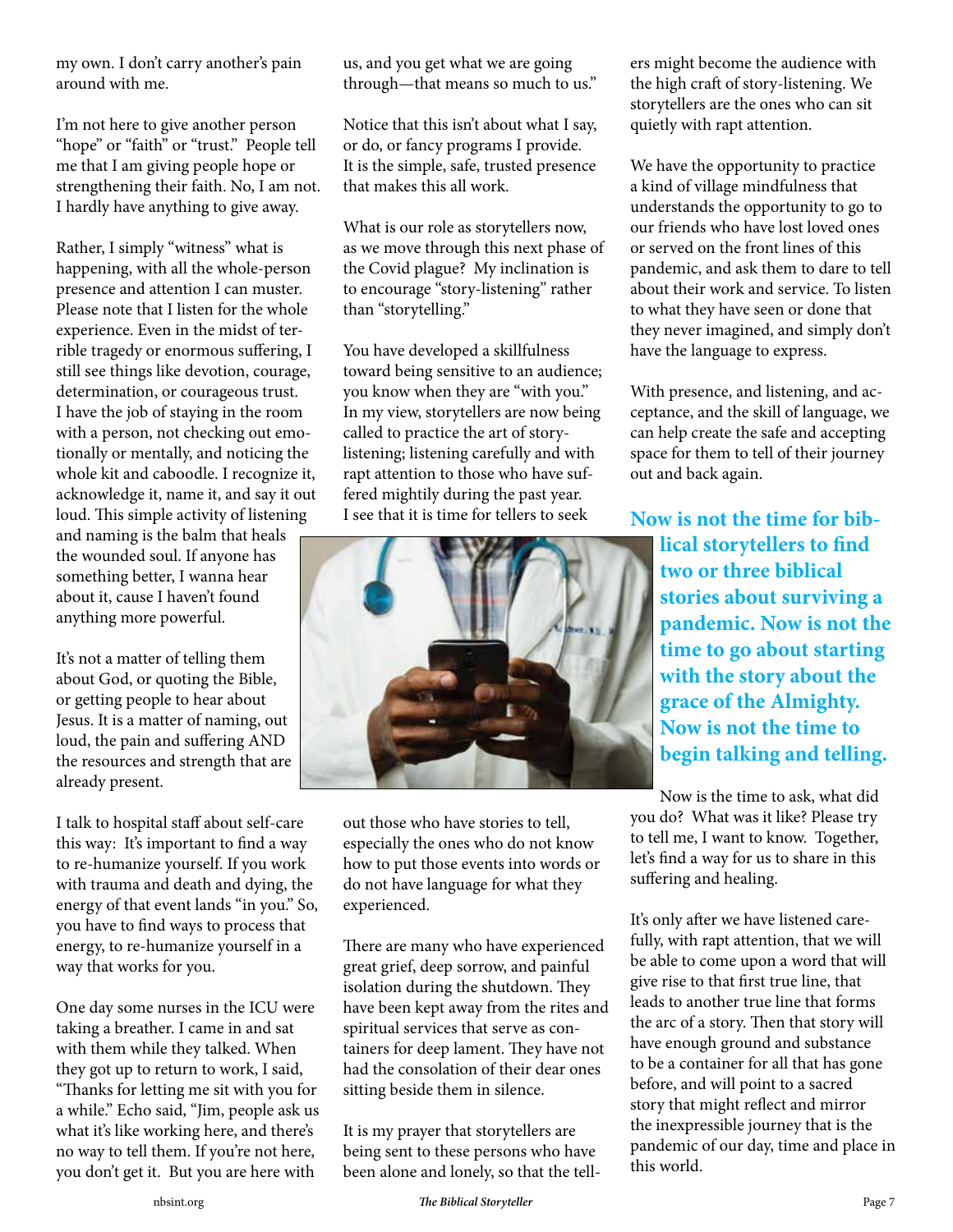# **DIVE DEEP**

# **into the 2021 Virtual Festival Gathering August 6 and 7, 2021**

## YOUR 2021 VIRTUAL FESTIVAL SCHEDULE

**Friday, August 6** 12:00 PM Welcome & Opening Worship Keynote 1:00 PM Workshops 2:30 PM *From beginner to master teller, we've got you covered!* Featured Tellers 4:30 PM Epic Telling (w/ Talkback) 6:30 PM Lighting the Fire 9:00 PM *Bring a story to share and enjoy stories from other storytellers across the US and the world! A favorite of festival goers for years, this is late night fun for everyone!*

### **Saturday, August 7**

Welcome 10:00 AM Keynote 10:30 AM Workshops 12:30 PM Speed Networking 2:45 PM *Catch up! Find new friends!* Featured Tellers 3:30 PM Speed Networking 4:30 PM Closing Worship 5:00 PM



Join the always engaging and creative **Carole Danby**, Australian Christian Education workshop leader, as she provides insights and practical

tools that help children of your congregation become biblical storytellers.

New Testament professor **Cliff Barbarick** will outline the process he uses to create Epic Tellings for his college classes. Bring the insight and com-



munity building we experience during our Epic Tellings at the festival to your hometown!



exquisitely nuanced storyteller from Colorado, will take on the joys and difficulties of interfaith storytelling, especially in trying

**Pam Faro**, the

times like those we experienced in a hard, pandemic year.



The founder of NBSI, **Tom Boomershine**, tackles two of the most toxic stories in the Bible (Adam and Eve in the garden of Eden

and Jesus' trial before Pilate), and their connection to the subordination of women and Anti-Semitism. **Amelia Boomershine** will again provide her delightful "Biblical Storytelling 101" workshop for those new to the art.

Loyola PhD student **Megan Wine**s will lead a lively exploration of listening to echoes of the Hebrew Bible in the Gospel of Mark.



What's so funny? **Madelyn Campbell** explores how to find humorous moments in the scriptures we tell and use them to delight our audiences and develop

deeper connections with the characters in the stories we tell.

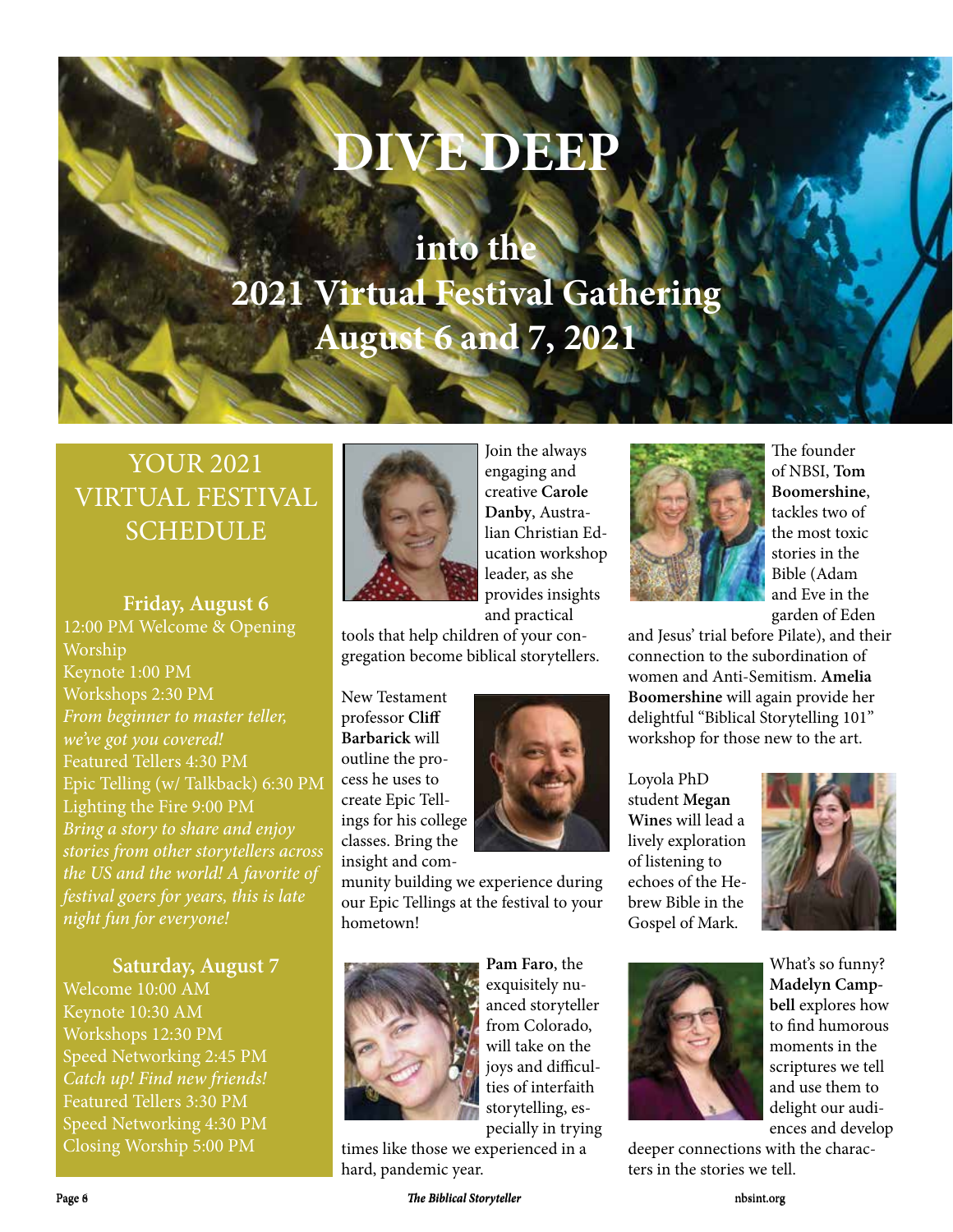# **Our Famous**  Immersive Workshops, Featured Storytellers, and Wonderful Worship Leaders!



Landon

Commune with the beautiful mind of professor and author **Richard Swanson** as he leads an exploration into how to provoke the stories that pro-

voke you. You know the ones: women cut into pieces, enemies slaughtered (including all their cattle), trenches are dug between "Us" and "Them."

Join **Elizabeth Adkisson**, ABS Certified Master Storyteller, as she explores how to bring the delicious thuds, yawns, and piercing vowels in a scriptural text to life.





**Mary Kisner** leads this workshop that provides a step-bystep process for putting together a video of your telling. Learn the

elements you need to create a virtual telling.



The talented and energetic Canadian team of **Linnea Good** and **Catherine Stuar**t will help you see what the ukulele and biblical storytelling have

in common. Learn all about "Ukulele

Church," born in the exile of the past year, which combines the telling of scripture and ukulele instrument learning with an art-andfaith, praise-and-



prayer process. Prepare to be hooked!

Let experienced librarian and educator



**Barbara Tucker** show you how to use biblical storytelling to foster the growth and spiritual formation of your congregation.

Great workshops fill up fast! Register today for the Festival Gathering and make *your* workshop selections! More workshop leaders on the next page! *Your Gift* will let biblical storytelling continue to shine the light of God to future generations.

Please include the Network of Biblical Storytellers, Int'l in your will or estate planning.

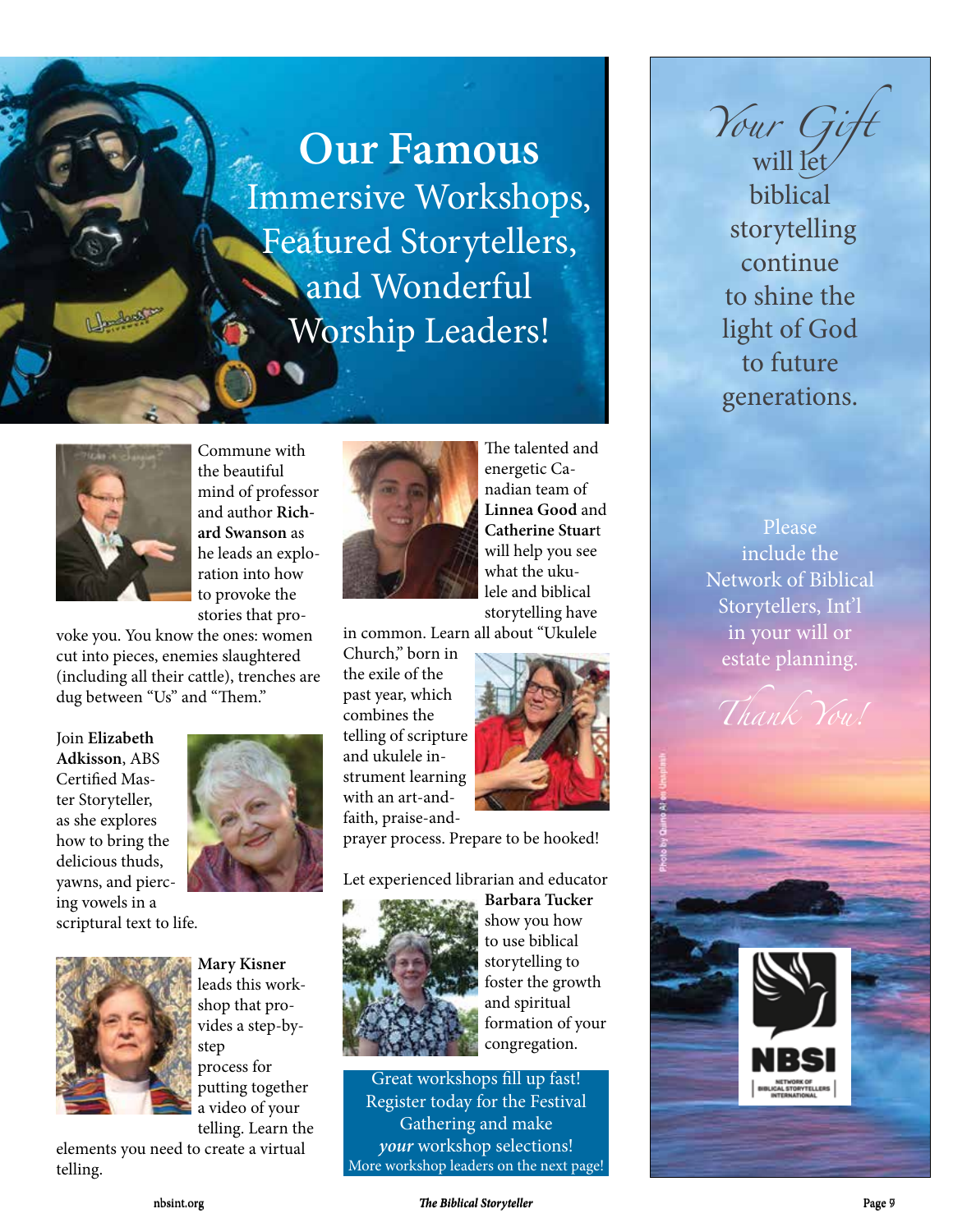## **Workshop Leaders**

(continued from page 9)



**Bobbie Pell**, award-winning author, professor, and nationally known storyteller specializes in Celtic tales and ballads. This engaging teacher

will help you explore how storytelling enhancements in both poetic forms (blessings, poems) or musical additions (song excerpts, instrumentals, percussions, string instruments) heightens emotion, suspense, and drama for the listener. Learn engagement techniques applicable for both children and adult audiences.

**Dina Wildlake** is an instructional designer turned Episcopal priest. In her workshop, you'll learn how biblical storytelling can become an embodied prayer practice that opens you to noticing the ways you and your stories vibrate with God's stories, and through that practice, how you might discover dimensions of God's abiding love, challenge, and care for humanity and the world. She designed the process you will learn as a prayer practice for her parishioners.

**Ruth Elsbree** is a published voice

artist on Audible. Through her work on "The Seeds of Christianity" historical fiction series, she learned to use her voice to create a variety of characters. In this



hands-on, voices-on workshop she'll help you explore how to vary your voice through pitch, rhythm, pace, tone, and volume to help you differentiate one speaker in a story from another. Learn how to better use your voice in this fun workshop.



**Susan St. John** wants to help you establish a youth-focused ministry based on biblical storytelling! Pulling on her years of experience in

human services, this workshop will help you understand how to create an environment where youth can develop a personal, long-lasting relationship with God, the biblical stories, and their own developing identities.

**Theresa Eggleston** believes biblical storytelling can be used in response to religious trauma. Throughout history the Bible has been used as a weapon resulting in religious trauma. During this workshop, participants will engage how the art of biblical narrative can begin the conversation to heal religious trauma.

**Sandhya Ruban** is the founder of NBS India. In her workshop, "Mirror, Mirror on the Wall," you'll explore beauty through Middle-Eastern eyes. Explore the use of different essential oils, get a taste of Eastern beauty traditions, understand the reason behind the preparation, and finally see how the stories of Ruth, Abigail and Esther took a dramatic turn because of the preparation.

**Philip Liebelt**, served as the coordinator of NBS Australia for 12 years. In addition to his work as a pastor and storyteller, for 30 years he



has written and performed eye-witness accounts told by biblical characters. In this workshop, you'll learn how to utilize the background information you have already gathered (such as cultural material), that you cannot use in biblical storytelling, to create this type of first-person narrative.

# Pre-Festival Special Events!

**Thursday, June 17**  *Favorite Bible Stories* storytelling performance

## **Thursday, July 1** Workshop: *Manna for this Wilderness*

with Lori Ruge-Jones *God gave the people just what they needed, but they didn't know what it was! Learn about Biblical Storytelling--what it is and why we need it and begin to learn a sacred story.*



**Thursday, July 15**  Coaching for Biblical Storytellers **AND Thursday, July 15** Stay with us for the *Lighting the Fire* "open mic" storytelling! Join the fun!



Thursday, July 29 **Richard Ward's Keynote: Biblical Storytelling in Difficult Times Part One**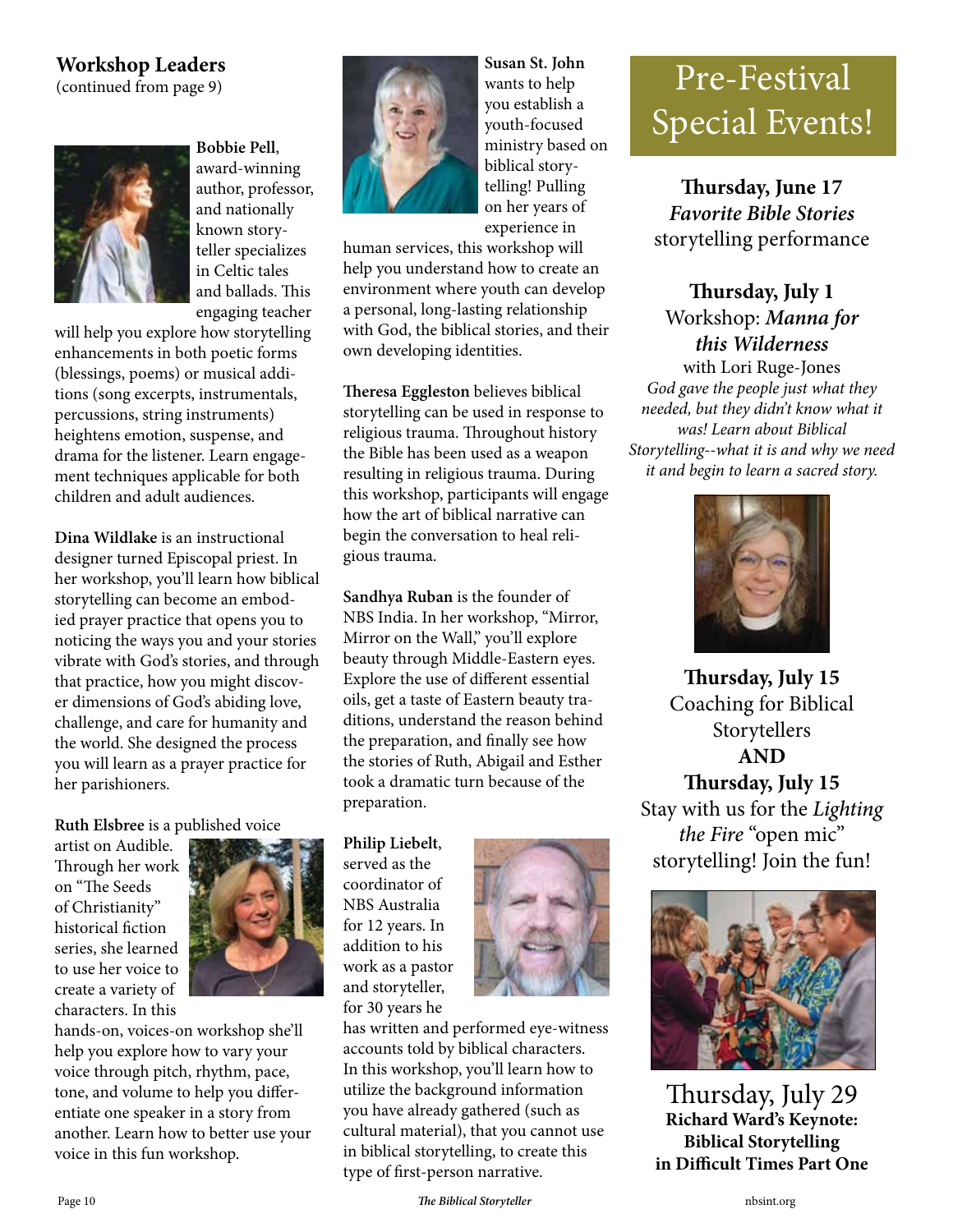# **Featured Storytellers and Worship Leaders**



## Thelma Ruffin Thomas and Joyce Parr Featured Storytellers

Joyce Parr is a great example of the storyteller's art. Her stories are drawn from around the world with a special emphasis on African traditions. This native of the world shares a wisdom common to peoples of all cultures. Join her as her stories invite, celebrate, and promote inter-cultural understanding.

Thelma Ruffin Thomas serves as the Artistic Director of the Pearls of Wisdom. She performs throughout New York City and along the eastern seaboard. She has traveled all over the world telling stories in Tanzania, Brazil, Ghana, Costa Rica, South Africa, Russia, and Australia. Thelma is a founding member of the African Folk Heritage Circle, and a member of NBSI, The Storytelling Center, the National and the Harlem Arts Alliance.

Worship Leaders Rachel Doll and Sarah Agnew

Author Rachel Whaley Doll is also a vocalist, biblical storyteller and speaker. She is the author of two books, *The Exquisite Ordinary*, and *Beating on the Chest* 



*of God*. She is the Christian Educator at Winter Park Presbyterian Church in Wilmington, NC.

Sarah Agnew is a storyteller, poet, and minister. She holds a PhD from Edinburgh and was our 2020 Keynote Speaker and is the author of *Embodied Performance, Pray the Story, and Hold Them Close*. Sarah is now a co-pastor of Wesley



### What We Get From the Festival Gathering and Biblical Storytelling



"I'm drawn by the beauty of the ecumenical spirit: We who come from many denominations gather as a family to share our love of telling stories. The experience is always fresh; each year I learn something valuable that inspires me."

> Linda Schuessler, Copy Editor, *The Biblical Storyteller*

"Going to the Festival Gathering is like going to family reunion where we get to feast upon and be nourished by the food, fellowship, and stories shared with our kin people in the faith."

Kathy Culmer, Festival Workshop Coordinator



"Serving a congregation that hadn't decided whether to continue its mission or close its doors is like walking a high-wire with no net. Luke has always been my storytelling wheelhouse. As I told the stories about "good" Samaritans and prodigal sons, about Marthas and Marys, and long walks to distant



villages while heavy with grief, the community rallied. We decided to hold an Easter sunrise service. I drug our fire pit to the parking lot in the dark and lit it, expecting maybe two families to arrive. As dawn came, more and more neighbors arrived, including persons who lived around the church but who had never attended worship there. As the sun broke through the clouds I proclaimed the story of a risen Christ. Living into the Story gives rise to a new and glorious dawn and the Story goes on!" Janet Steele, NBSI Editorial Board